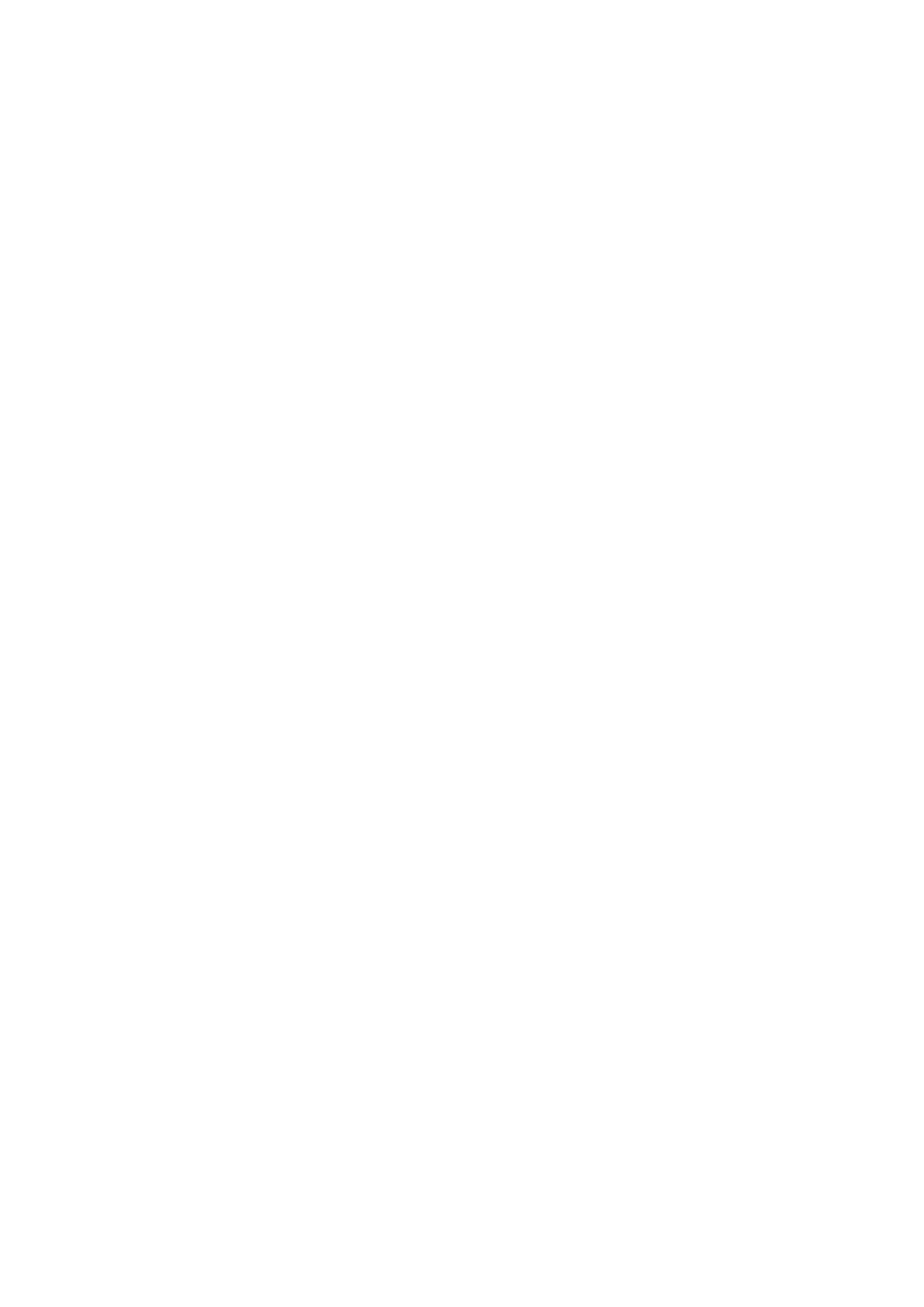## **Electrical**

| <b>LED Power</b>          | 76 W                                                                 |
|---------------------------|----------------------------------------------------------------------|
| <b>Power Consumption</b>  | $< 80 W$ maximum                                                     |
| Lifetime (L70)            | > 60,000 hrs (B10, L70, TM21)                                        |
| <b>Input Voltage</b>      | 30 Vdc<br>Low Voltage                                                |
| <b>Thermal Management</b> | <b>CoolDrive</b> <sup>™</sup> onboard thermal monitoring and control |

### **Controls**

| Interface              | Lumascape <b>PowerSync</b> <sup>™</sup>                                                              |
|------------------------|------------------------------------------------------------------------------------------------------|
| Protocols <sup>1</sup> | DMX/RDM, Artnet, PWM <sup>2,</sup> 0-10 V (sink or source) <sup>2</sup> , Phase-Dimming <sup>2</sup> |
| <b>PWM Frequency</b>   | 2 kHz flicker-free dimming to 0.1%                                                                   |
| <b>Systems</b>         | Range of third-party controllers                                                                     |

1 Some protocols require additional hardware. For details and other available protocols contact Lumascape.

<sup>2</sup> Not available for color-changing or tunable white.

# Physical

| <b>Housing</b>                       | Die-cast brass with tempered glass lens, stainless steel fasteners and constant torque<br>adjustable mounting bracket (lockable and reversible) |
|--------------------------------------|-------------------------------------------------------------------------------------------------------------------------------------------------|
| <b>Finish</b>                        | Natural brass and black epoxy top coat                                                                                                          |
| <b>Installation</b>                  | Surface-mounted                                                                                                                                 |
| <b>Adjustable</b>                    | Constant torque adjustable mounting bracket (lockable and reversible)                                                                           |
| <b>Ambient Operating Temperature</b> | -4 °F to 104 °F (-20 °C to 40 °C)                                                                                                               |
| <b>Water Temperature Rating</b>      | 41 °F to 104 °F (5 °C to 40 °C)                                                                                                                 |
| <b>Surface Temperature</b>           | ≤138 °F (59 °C)                                                                                                                                 |
| Weight                               | 14.5 lbs (6.5 kg)                                                                                                                               |
|                                      |                                                                                                                                                 |

## Certification & Compliance

| <b>IP Rating</b>      | IP68 to 6 ft (1.8 m)                        |
|-----------------------|---------------------------------------------|
| <b>IK Rating</b>      | IK <sub>9</sub>                             |
| Environment           | Submersible (Fountain / Water feature only) |
| <b>Certifications</b> | ETL. CE. RCM                                |

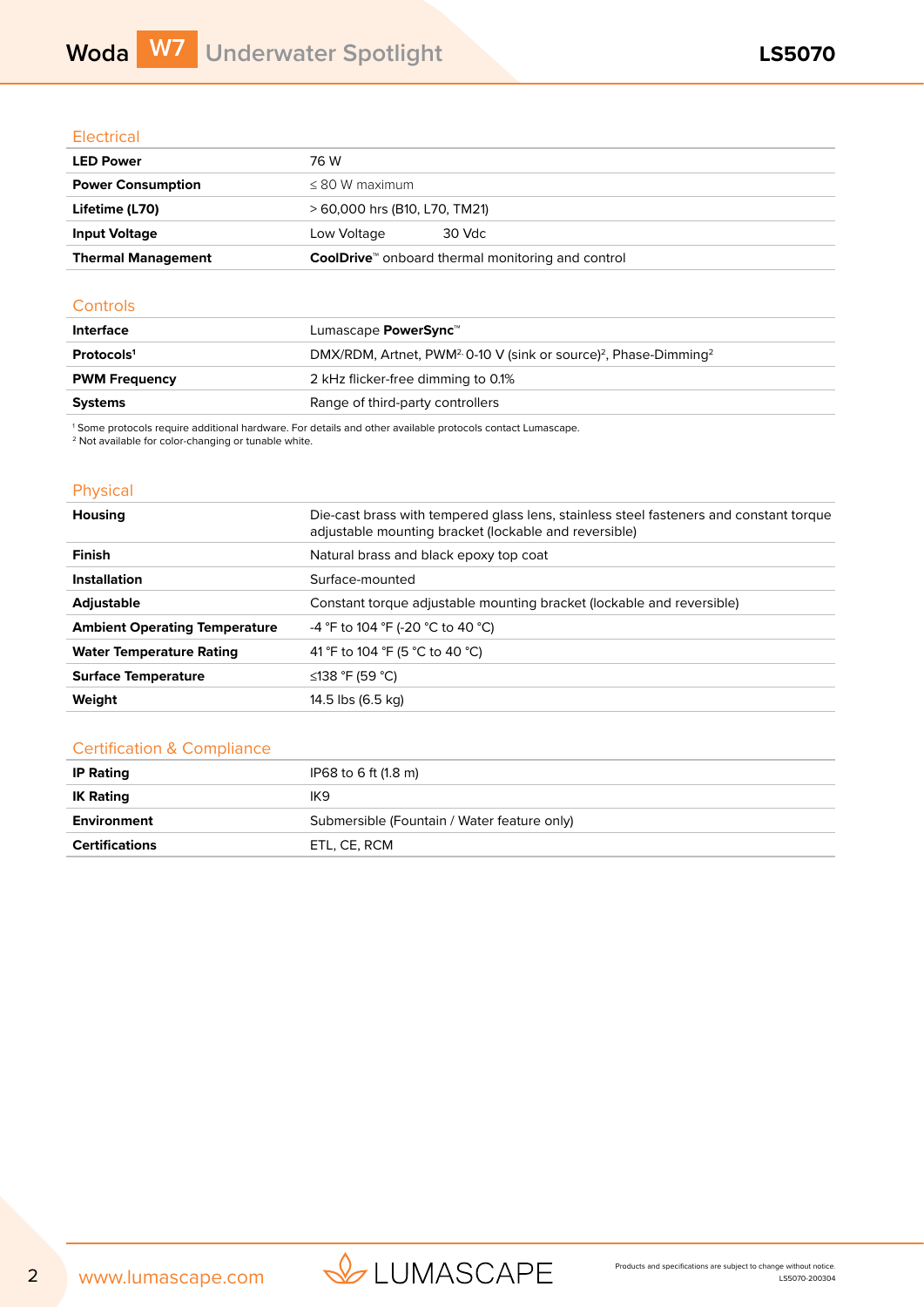## Dimensions



# Luminaire Rotation



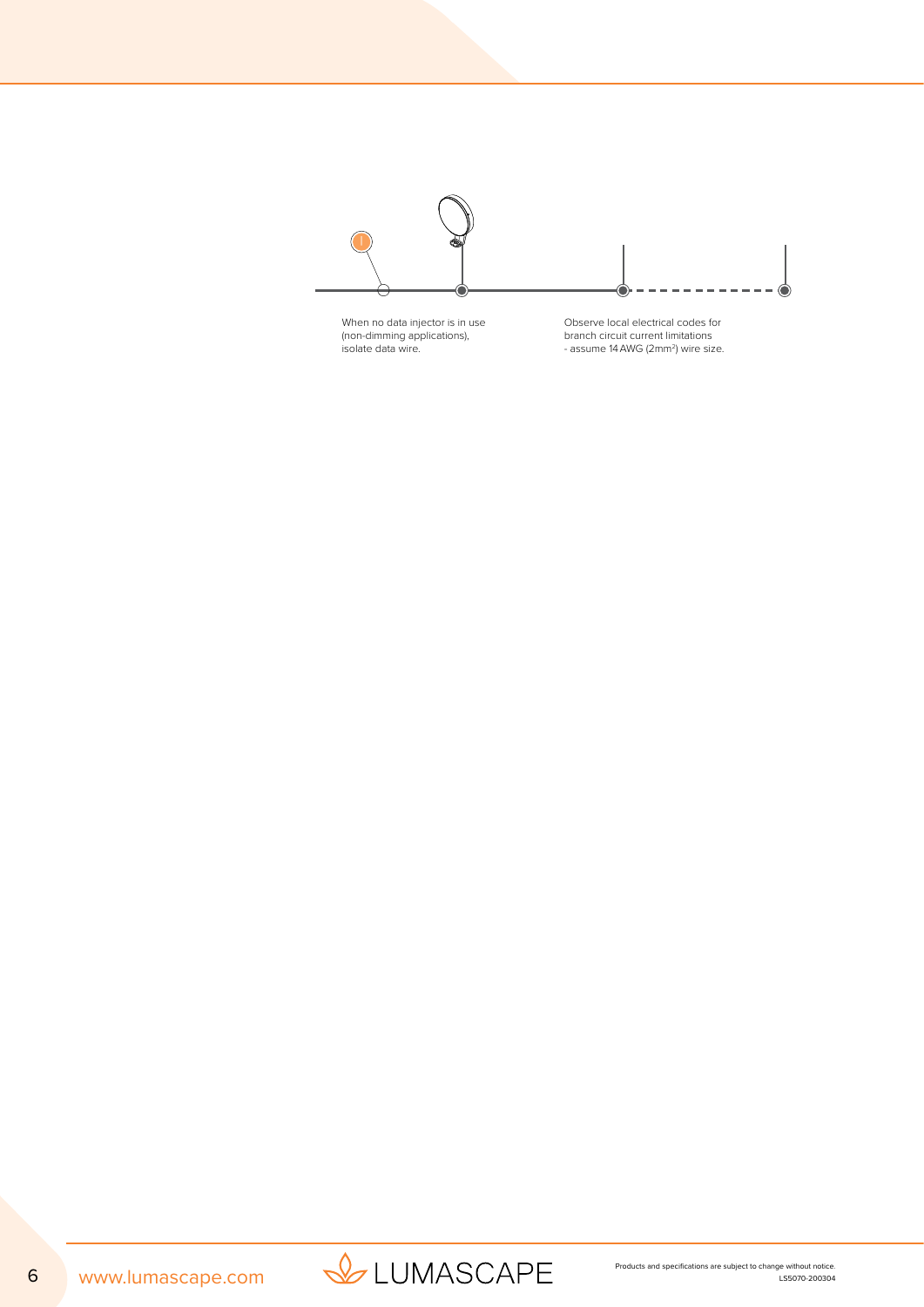

# **Network Topology –** Dimmable and Color-Changing via PowerSync<sup>™</sup> North America Market



### Maximum luminaires per run under the following conditions:

- Low voltage circuit maintain voltage drop within acceptable limits.
- For circuit length in excess of 100 ft (30 m), maintain data wire size as not larger than 14 AWG.
- Refer to 'Transformer Compatibility Table' table for maximum number or luminaires
- Always observe local electrical codes for branch circuit current limitations

# **T Terminator**

Use PowerSync™ terminator, supplied with leader cable to terminate last luminaire in chain.



Circuits can be configured as either connectorized or hardwired. For details refer to installation instructions and comply with local electrical codes.

### Transformer Compatability Table

| <b>Maximum Number of Luminaires</b> |                                                                                                     |
|-------------------------------------|-----------------------------------------------------------------------------------------------------|
| <b>LS6510</b>                       | Luminaire Power (32 W)                                                                              |
| 240 W                               |                                                                                                     |
|                                     | Refer to PowerSync™ installation instructions for maximum distance information and typology options |

Refer to PowerSync™ installation instructions for maximum distance information and typology options. For non-continuous runs contact Lumascape for details.



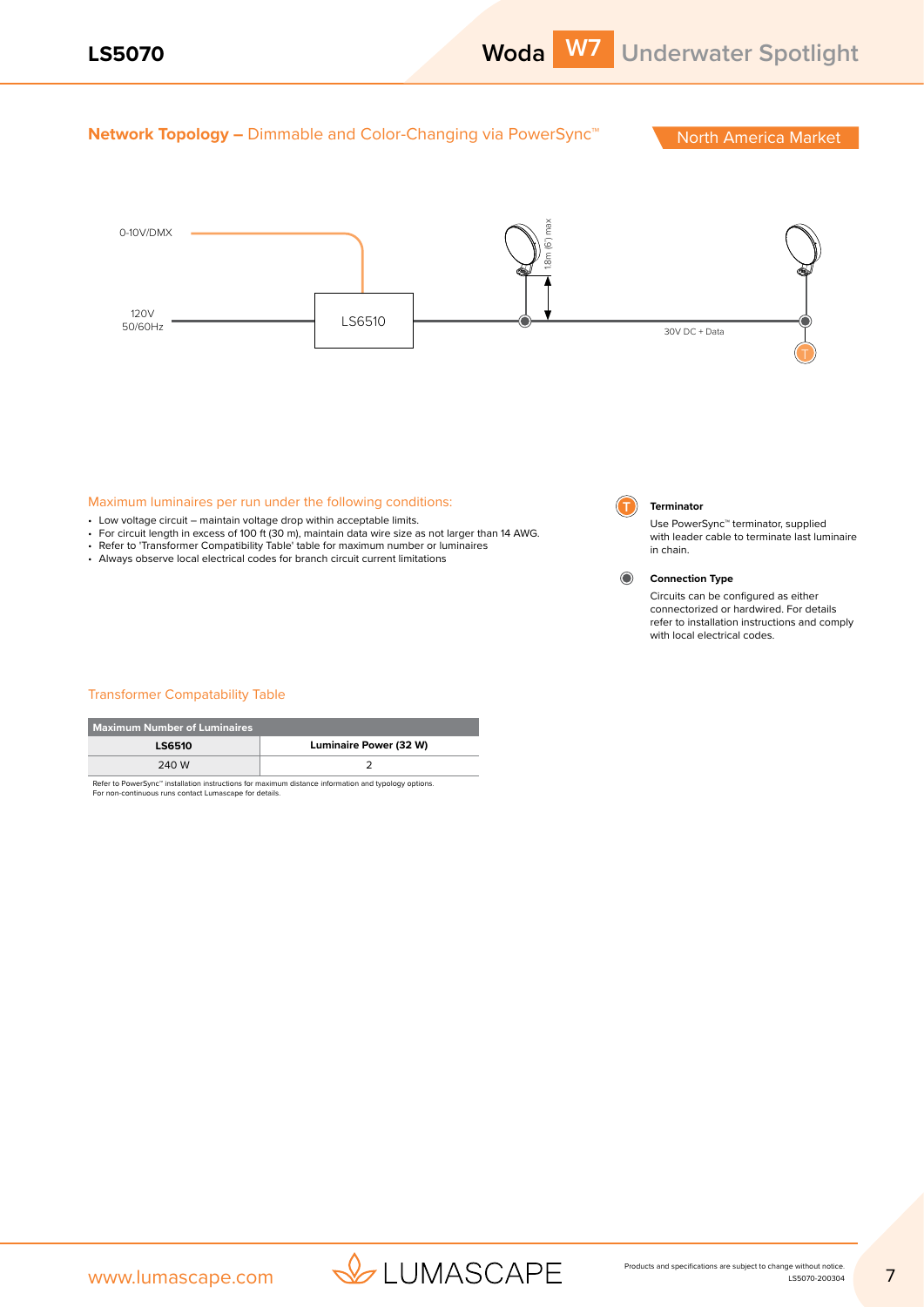# **Network Topology – Non-Dimmable North America Market North America Market**



## Maximum luminaires per run under the following conditions:

- Low voltage circuit maintain voltage drop within acceptable limits.
- For circuit length in excess of 100 ft (30 m), maintain data wire size as not larger than 14 AWG.
- Refer to 'Transformer Compatibility Table' table for maximum number or luminaires
- Always observe local electrical codes for branch circuit current limitations

### **Connection Type**

 $\odot$ 

Circuits can be configured as either connectorized or hardwired. For details refer to installation instructions and comply with local electrical codes.

### Transformer Compatability Table

| <b>Maximum Number of Luminaires</b> |                                                                                                              |  |
|-------------------------------------|--------------------------------------------------------------------------------------------------------------|--|
| <b>LS6510</b>                       | <b>Luminaire Power (32 W)</b>                                                                                |  |
| 240 W                               |                                                                                                              |  |
|                                     | Batanga, Barriago and baggaillated baggaiged to a famountainment depended batangaged and grand law constance |  |

Refer to PowerSync™ installation instructions for maximum distance information and typology options. For non-continuous runs contact Lumascape for details.